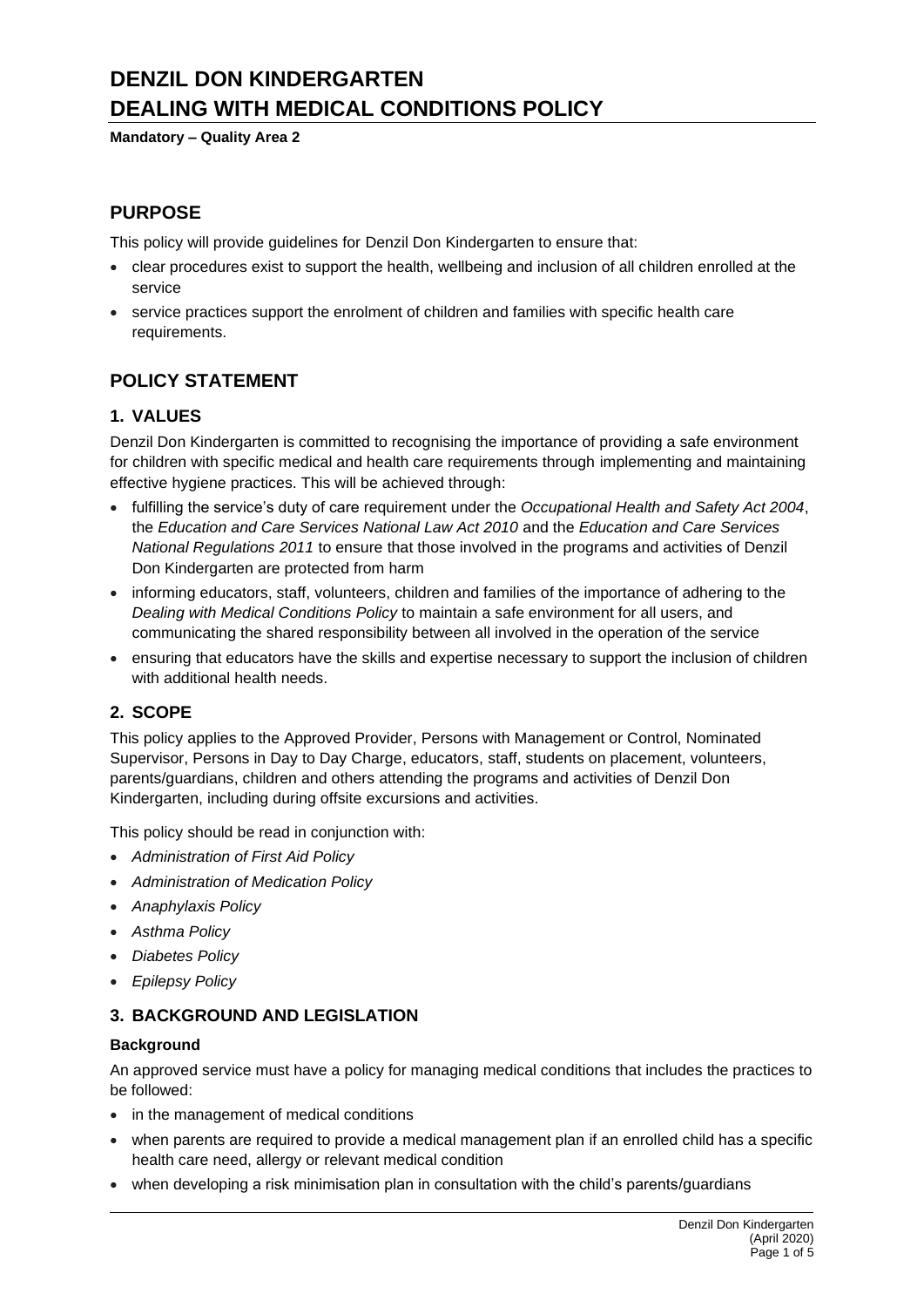• when developing a communication plan for staff members and parents/guardians.

Staff members and volunteers must be informed about the practices to be followed. If a child enrolled at the service has a specific health care need, allergy or other relevant medical condition, parents/guardians must be provided with a copy of this and other relevant policies.

Medication and medical procedures can only be administered to a child:

- with written authorisation from the parent/guardian or a person named in the child's enrolment record as authorised to consent to administration of medication (Regulation 92(3)(b))
- with two adults in attendance, one of whom must be an educator. One adult will be responsible for the administration and the other adult will witness the procedure
- if the medication is in its original container bearing the child's name, dose and frequency of administration.

Refer to the *Administration of Medication Policy* for more information.

Staff may need additional information from a medical practitioner where the child requires:

- multiple medications simultaneously
- a specific medical procedure to be followed.

If a child with a chronic illness or medical condition that requires invasive clinical procedures or support is accepted by the service, it is vital that prior arrangements are negotiated with the parent/guardian, authorised nominees or appropriate health care workers to prepare for the event that the child will require a procedure while in attendance at the service. Parents/guardians and the service should liaise with either the child's medical practitioner or other appropriate service providers to establish such an arrangement. Arrangements must be formalised following enrolment and prior to the child commencing at the service.

#### **Legislation and standards**

Relevant legislation and standards include but are not limited to:

- *Education and Care Services National Law Act 2010*: Section 173
- *Education and Care Services National Regulations 2011*: Regulations 90, 91, 96
- *Health Records Act 2001* (Vic)
- *National Quality Standard*, Quality Area 2: Children's Health and Safety
- *National Quality Standard*, Quality Area 7: Governance and Leadership
- *Occupational Health and Safety Act 2004* (Vic)
- *Public Health and Wellbeing Act 2008* (Vic)
- *Public Health and Wellbeing Regulations 2009* (Vic)

The most current amendments to listed legislation can be found at:

- Victorian Legislation Victorian Law Today[: http://www.legislation.vic.gov.au/](http://www.legislation.vic.gov.au/)
- Commonwealth Legislation ComLaw:<http://www.comlaw.gov.au/>

#### **4. DEFINITIONS**

The terms defined in this section relate specifically to this policy. For commonly used terms e.g. Approved Provider, Nominated Supervisor, Regulatory Authority etc. refer to the *General Definitions* section of this manual.

**AV How to Call Card**: A card that the service has completed containing all the information that Ambulance Victoria will request when phoned. A sample card can be downloaded from: <https://www.ambulance.vic.gov.au/wp-content/uploads/2019/08/How-To-Call-Card.pdf>

**Communication plan:** A plan that forms part of the policy and outlines how the service will communicate with parents/guardians and staff in relation to the policy. The communication plan also describes how parents/guardians and staff will be informed about risk minimisation plans and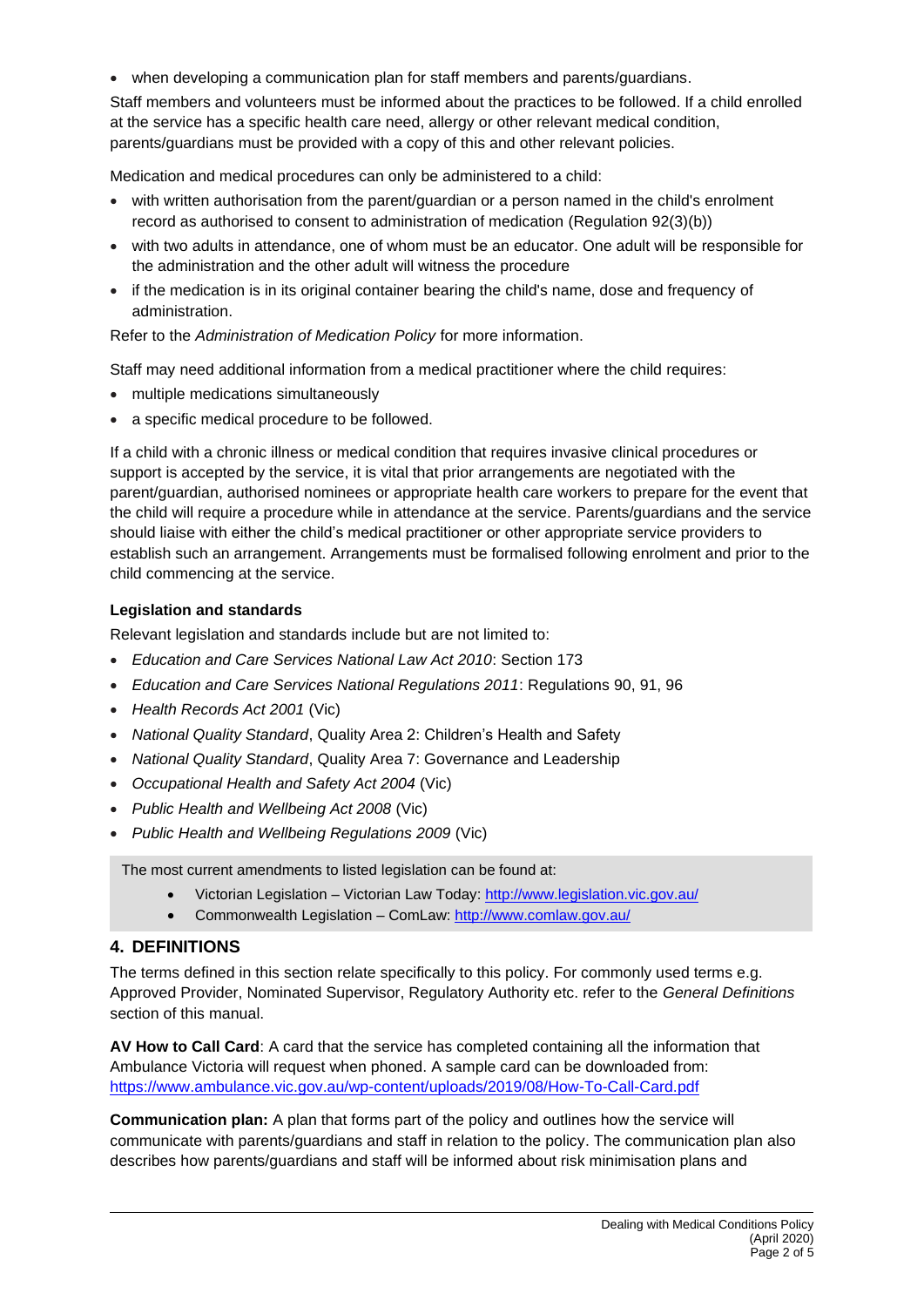emergency procedures to be followed when a child diagnosed as at risk of any medical condition such as anaphylaxis is enrolled at the service.

**Hygiene:** The principle of maintaining health and the practices put in place to achieve this.

**Medical condition:** In accordance with the *Education and Care Services National Regulations 2011*, the term medical condition includes asthma, diabetes or a diagnosis that a child is at risk of anaphylaxis, and the management of such conditions.

**Medical management plan:** A document that has been prepared and signed by a doctor that describes symptoms, causes, clear instructions on action and treatment for the child's specific medical condition, and includes the child's name and a photograph of the child. An example of this is the Australasian Society of Clinical Immunology and Allergy (ASCIA) Action Plan.

**Risk minimisation:** The implementation of a range of strategies to reduce the risk of an adverse effect from the mismanagement of a specific medical condition at the service.

**Risk minimisation plan:** A service-specific plan that details each child's medical condition, and identifies the risks of the medical condition and practical strategies to minimise those risks, and who is responsible for implementing the strategies. The risk minimisation plan should be developed by families of children with specific medical conditions that require medical management plans, in consultation with staff at the service upon enrolment or diagnosis of the condition.

### **5. SOURCES AND RELATED POLICIES**

#### **Sources**

- Staying Healthy: Preventing infectious diseases in early childhood education and care services (5<sup>th</sup>) edition, 2013) National Health and Medical Research Council: [https://www.nhmrc.gov.au/about](https://www.nhmrc.gov.au/about-us/publications/staying-healthy-preventing-infectious-diseases-early-childhood-education-and-care-services)[us/publications/staying-healthy-preventing-infectious-diseases-early-childhood-education-and-care](https://www.nhmrc.gov.au/about-us/publications/staying-healthy-preventing-infectious-diseases-early-childhood-education-and-care-services)[services](https://www.nhmrc.gov.au/about-us/publications/staying-healthy-preventing-infectious-diseases-early-childhood-education-and-care-services)
- *G*uide to the Education and Care Services National Law and the Education and Care Services National Regulations 2011, p 62: [http://files.acecqa.gov.au/files/National-Quality-Framework-](http://files.acecqa.gov.au/files/National-Quality-Framework-Resources-Kit/NQF-Resource-02-Guide-to-ECS-Law-Regs.pdf)[Resources-Kit/NQF-Resource-02-Guide-to-ECS-Law-Regs.pdf](http://files.acecqa.gov.au/files/National-Quality-Framework-Resources-Kit/NQF-Resource-02-Guide-to-ECS-Law-Regs.pdf)

#### **Service policies**

- *Administration of First Aid Policy*
- *Administration of Medication Policy*
- *Anaphylaxis Policy*
- *Asthma Policy*
- *Dealing with Infectious Diseases Policy*
- *Diabetes Policy*
- *Epilepsy Policy*
- *Incident, Injury, Trauma and Illness Policy*
- *Privacy and Confidentiality Policy*
- *Supervision of Children Policy*

# **PROCEDURES**

#### **The Approved Provider or Persons with Management and Control is responsible for:**

- ensuring that all staff and volunteers are provided with a copy of this policy and have a clear understanding of the procedures and practices outlined within
- developing and implementing a communication plan and encouraging ongoing communication between parents/guardians and staff regarding the current status of the child's specific health care need, allergy or other relevant medical condition, this policy and its implementation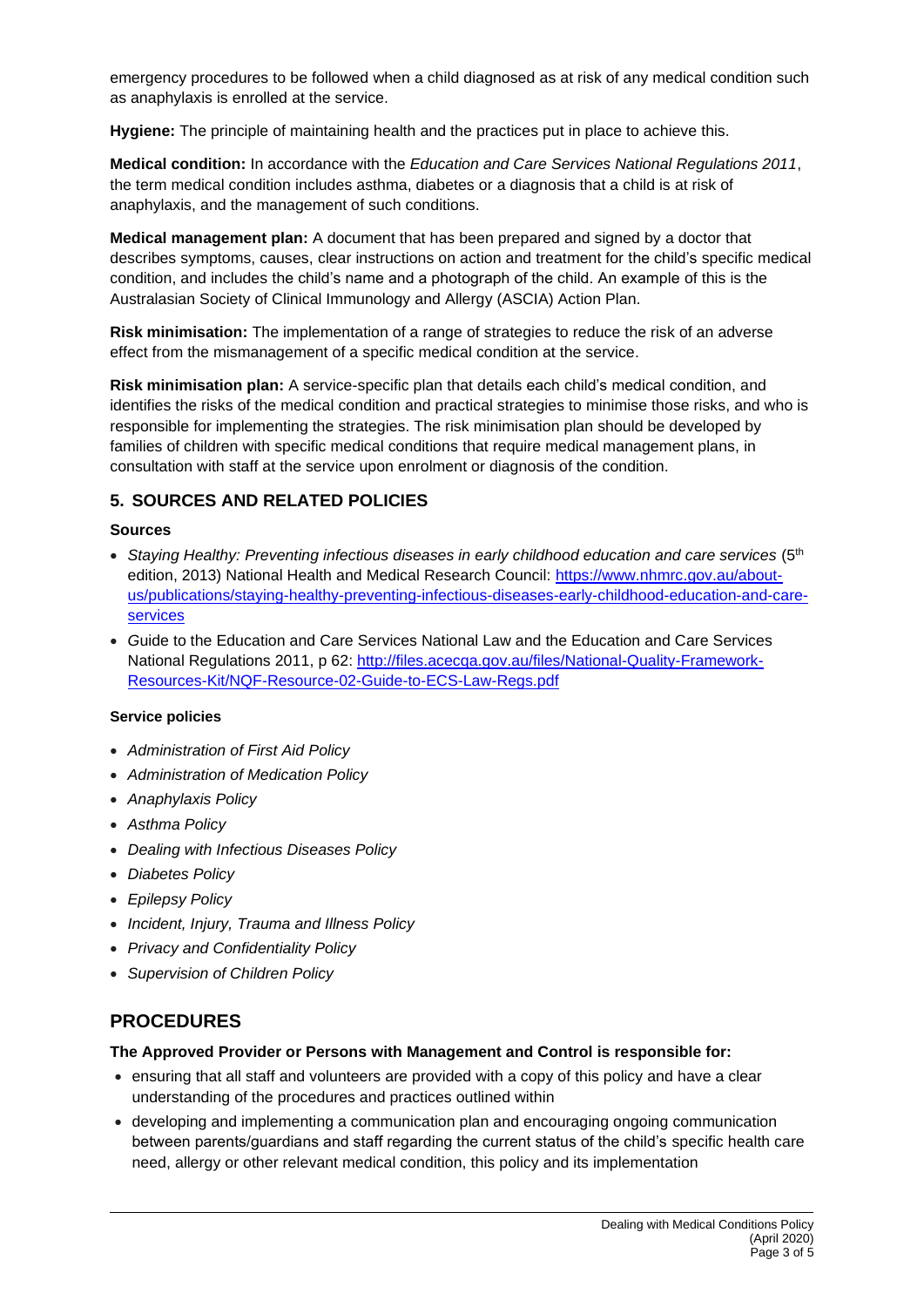- ensuring educators/staff receive regular training in managing the specific health care needs of children at the service including asthma, anaphylaxis, diabetes, epilepsy and other medical conditions. This includes training in the management of specific procedures that are required to be carried out for the child's wellbeing
- ensuring at least one educator/staff member who has current accredited training in emergency management requirements for specific medical conditions is in attendance and immediately available at all times that children are being educated and cared for by the service
- establishing robust induction procedures that include the provision of information regarding the implementation of the practices outlined in this policy
- ensuring families and educators/staff understand and acknowledge each other's responsibilities under these guidelines
- ensuring families provide information on their child's health, medications, allergies, their medical practitioner's name, address and phone number, emergency contact names and phone numbers, and a medical management plan signed by their medical practitioner, following enrolment and prior to the child commencing at the service
- ensuring that a risk minimisation plan is developed for each child with specific medical conditions on enrolment or upon diagnosis, and that the plan is reviewed at least annually
- ensuring that parents/guardians who are enrolling a child with specific health care needs are provided with a copy of this and other relevant service policies
- following appropriate reporting procedures set out in the *Incident, Injury, Trauma and Illness Policy* in the event that a child is ill, or is involved in a medical emergency or an incident at the service that results in injury or trauma.

#### **The Nominated Supervisor or Persons in Day to day Charge is responsible for:**

- implementing this policy at the service and ensuring that all educators/staff follow the policy and procedures set out within
- informing the Approved Provider of any issues that impact on the implementation of this policy
- ensuring that the *AV How to Call Card* (refer to *Definitions*) is displayed near all telephones
- identifying specific training needs of educators/staff who work with children diagnosed with a medical condition, and ensuring, in consultation with the Approved Provider, that educators/staff access appropriate training
- ensuring children do not swap or share food, food utensils or food containers
- ensuring food preparation and relief staff are informed of children and staff who have specific medical conditions or food allergies, the type of condition or allergies they have, and the service's procedures for dealing with emergencies involving allergies and anaphylaxis
- ensuring a copy of the child's medical management plan is visible and known to staff in the service. Prior to displaying the medical management plan, the Nominated Supervisor must explain to parents/guardians the need to display the plan for the purpose of the child's safety and obtain their consent (refer to *Privacy and Confidentiality Policy*)
- ensuring educators and other staff follow each child's risk minimisation plan and medical management plan
- ensuring opportunities for a child to participate in any activity, exercise or excursion that is appropriate and in accordance with their risk minimisation plan
- providing information to the community about resources and support for managing specific medical conditions while respecting the privacy of families enrolled at the service
- administering medications as required, in accordance with the procedures outlined in the *Administration of Medication Policy*
- maintaining ongoing communication between educators/staff and parents/guardians in accordance with the strategies identified in the communication plan, to ensure current information is shared about specific medical conditions within the service.